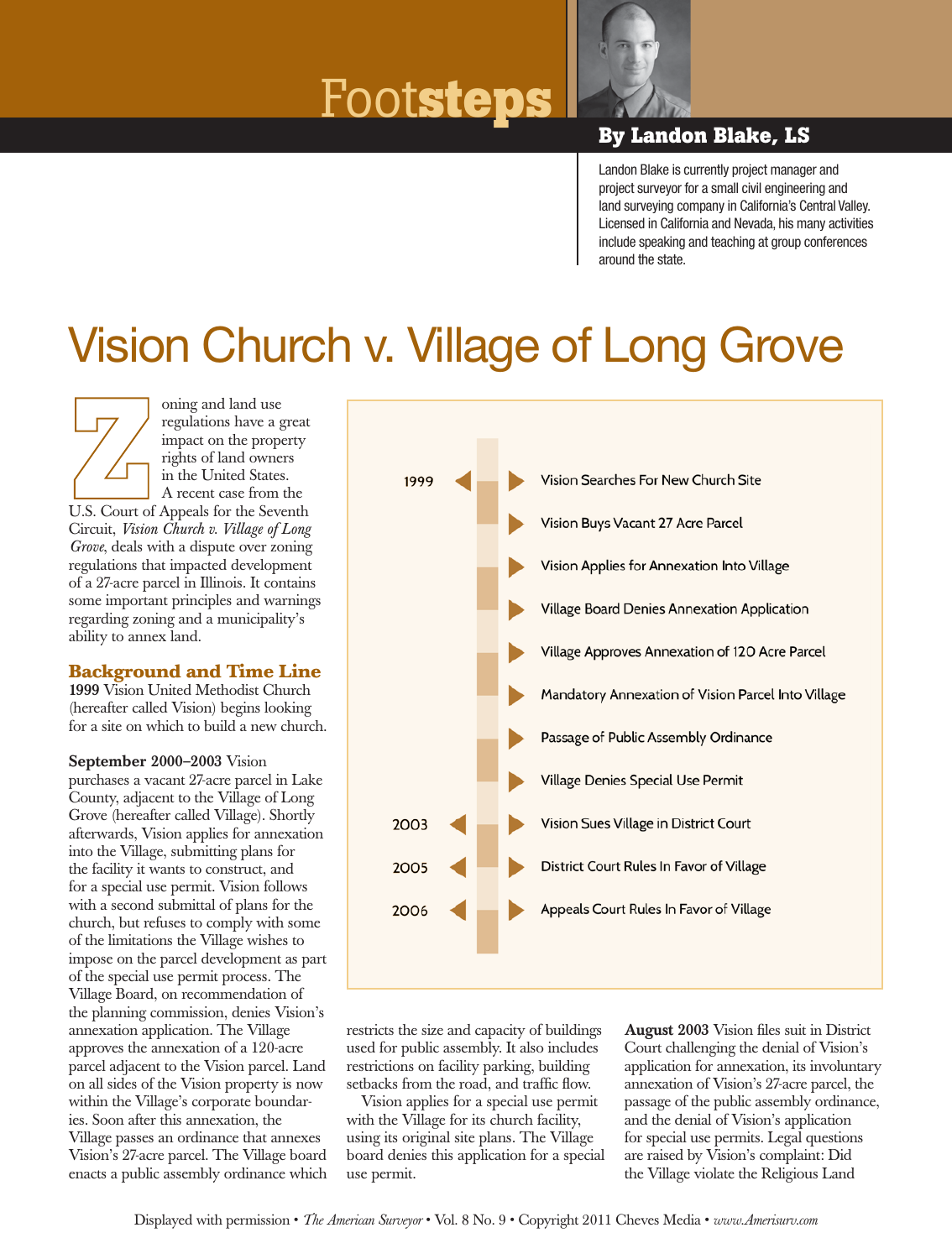Use and Institutionalized Persons Act (RLUIPA) protection of the free exercise of religion, which prohibits land use regulations that impose a substantial burden on religious exercise? Did the Village infringe on Vision's first amendment right to the free exercise of religion? Did the Village violate the "equal protection" provision of the 14th Amendment of the United States Constitution and the "equal terms" clause of the RLUIPA?

Vision points to the following facts as evidence of the Village's violation of religious protection by its actions related to the 27-acre parcel it owned: 1) The village allowed other land uses, but had no zone in which churches were allowed without a special use permit. 2) The restrictions imposed by the Village on Vision were not imposed on the six existing churches in the Village.

3) The Village imposed more restrictive conditions on Vision than it did on a school to the north of the Vision parcel.

October 2005 The District Court rules in favor of the Village, reaching three important conclusions. First, that the public assembly ordinance is "secular in nature because it merely controls development, and not Vision's religious activities." It applies to all public assembly facilities, both religious and nonreligious, and did not single out one religious group. Second,

that other land uses were only allowed in the business district of the Village, not in the residential district in which Vision wished to build. Third, that Vision was treated the same as any other developer seeking to build a public assembly facility of the same size and on a parcel of land in the same size and location of the Vision parcel. The District Court rejected the claim that Vision had a vested development right to build a church on the 27-acre parcel that it owned. The vested right claim made by Vision was based on Lake County zoning ordinance. Any compensation for violation of a vested development right must be directed at the County, not the Village. Vision appeals the decision to the Seventh Circuit Court of Appeals.

May 2006 The case is argued before the Appeals Court.

November 2006 A decision is given by the Appeals Court. In general, the Appeals Court agrees with the District Court conclusions. However, it adds



these additional points: 1) The Village special permit application restrictions did not totally exclude religious activities. Vision and other new churches in the Village can operate reasonably and without hardship within the size and capacity restrictions set by the Village. Had Vision complied with the Village's requirements, there would likely be a church complex on Vision's parcel today. The Appeals Court could not "fathom a situation in which limiting the church to a three building, 55,000 square feet facility would impose an unreasonable and substantial burden of religious exercise". 2) The zoning regulations of the Village apply not just to churches, but also to those property uses that "may give rise to unique problems with respect to their impact on neighboring property or public facilities." A reasonable person would understand the public assembly ordinance and special use permit requirements of the Village to be a limitation on development in general, and not a limitation on religion specifically. The Village sought to control the future development of Vision's property, but did not want this control because Vision was a religious institution or a religious institution of a certain denomination. The special uses in residential districts raise unique concerns such as traffic control, noise pollution, and their greater impact in the landscape than more common uses. 3) Vision contends that it was treated less favorably than a school just across the road from Vision's property because the school's special use permit was approved, while Vision's was denied. However, the Appeals Court

pointed out that "public schools serve unique public function. . . . It certainly was not irrational for the Village to want the school district's land within its municipal boundaries for the purpose of serving its students". In addition, "conditions imposed on Vision, including a limitation on future development, were placed on the school district."

4) Although Illinois courts have found that, when a plaintiff purchases and invests in a property in good faith that it will receive a building permit, the City can't change the zoning classification of the property to the builder's detriment, making unavailable the intended use of the land. However, the same courts have generally concluded that there is no vested right in the continuation of a zoning classification. In addition, there is no Illinois case law applying the vested rights doctrine where a plaintiff has relied to its detriment on a county zoning ordinance but sued a different government agency. Because it was reluctant to assert its authority over the state courts, it concluded that Vision had no vested development rights.

In conclusion, the Appeals Court determined the Village had not violated the RLUIPA, First Amendment rights, or Fourteenth Amendment rights by its action. It upheld the decision of the District Court.

#### **Lessons and Principles**

When it comes to annexation, land planning zones, land development in small communities, and vested land development rights, there are several valuable lessons for land surveyors involved in helping clients develop their parcels or involved in the regulation of land development.

#### **Annexation**

Any surveyor involved in a consultant team helping a client manage a land development project should consider the impacts of annexation. The closer the parcel being developed is to a municipal boundary, the more important this consideration becomes. Annexation can dramatically change the set of land development rules your client may have to deal with. It would be wise to talk to nearby municipalities to find out about any annexation plans and the impact it would have on your client's project. A parcel being developed by your client can be annexed without your client's consent in the midst of the development